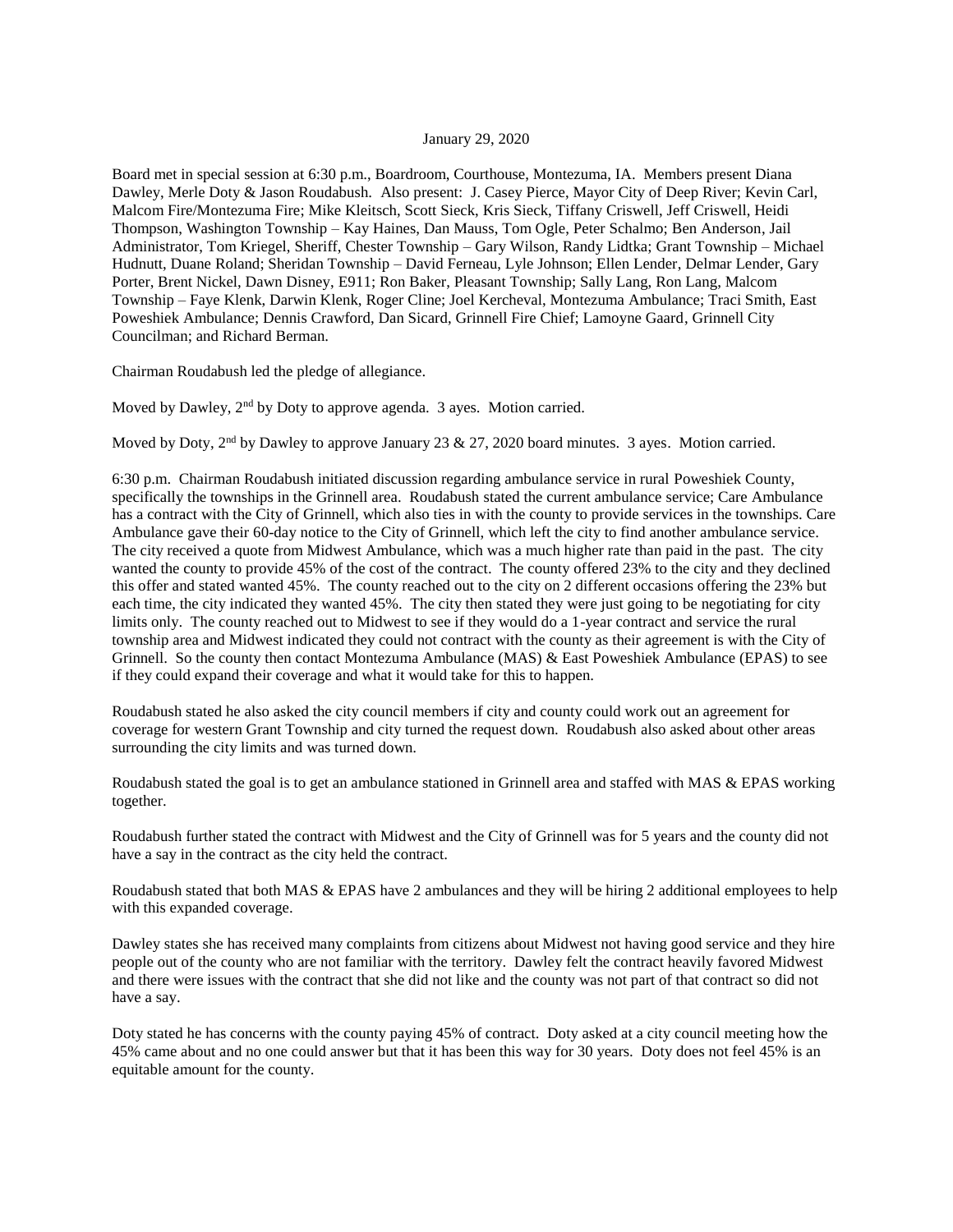Doty further stated that MAS & EPAS have been so gracious and helpful through this process. Doty wants to work with the city to join ambulance service down the road. Doty further states that majority of counties in Iowa the supervisors are not involved in ambulance service. In those counties, the townships work directly with ambulance services to enter into 28E agreements for coverage in their township.

Dawley also stated Joel Kercheval, MAS & Traci Smith, EPAS have been great.

Roudabush stated that the current contract city has with Midwest is for BLS service only so basically it's a pick up and ride to hospital.

Residents of rural Grinnell stated their concerns regarding call time. Residents state they are confident in the care from MAS & EPAS but how long will it take to get to a location.

Roudabush understands the concern and states that the goal is to get an ambulance in Grinnell area in the future but this cannot be done in a few days.

Dan Sicard feels if city council and board of supervisors meet, perhaps they can come to some sort of agreement for coverage.

Dawley stated the board of supervisors will be meeting in Grinnell at Drake Library on February 6, 2020 and would welcome city council to join the meeting at 10:00 a.m. to discuss issues.

Lamoyne Gaard stated the city council has a meeting on Monday, February 3 at 5:00 p.m. if anyone wanted to attend then to voice their concerns.

Gary Wilson, Chester Township stated he met with the rural fire association to discuss if for an interim time, they would allow the rural fire truck to roll for calls as first responders. The rural fire association stated they would allow this and would pay for the manpower. They currently pay for all the upkeep on the rural fire truck. They would cover this expense for an interim time. Gary then contacted the city manager to see about discussing this with the city council. Gary was informed to reach out to one council member, Jo Wray, first. Gary spoke with Jo Wray and she stated she would not make a decision until she knew the entire plan from the county. Gary is hopeful that the city would be negotiable with the first responder if could come up with a certain time frame.

The cost of having another ambulance and staffing in Grinnell was brought up and Dawley pointed out that if the county went with the 5-year contract with City of Grinnell, the county would pay approximately \$808,000 and the supervisors feel there can be a good county ambulance working with MAS & EPAS for this amount of money and the money stays in the county. With a private company, the money goes out of county and most times, the staffing are not from the county either.

Roudabush stated that MAS & EPAS have been great and they care and just want to take care of the people in Poweshiek County.

\_\_\_\_\_\_\_\_\_\_\_\_\_\_\_\_\_\_\_\_\_\_\_\_\_\_\_\_\_\_\_\_\_\_\_\_ \_\_\_\_\_\_\_\_\_\_\_\_\_\_\_\_\_\_\_\_\_\_\_\_\_\_\_

7:58 p.m. Moved by Dawley, 2nd by Doty to adjourn. 3 ayes. Motion carried.

Melissa Eilander, Poweshiek County Auditor Jason Roudabush, Chairman

February 3, 2020

Board met in regular session at 8:30 a.m., Boardroom, Courthouse, Montezuma, IA. Members present Diana Dawley, Merle Doty & Jason Roudabush.

Chairman Roudabush led the pledge of allegiance.